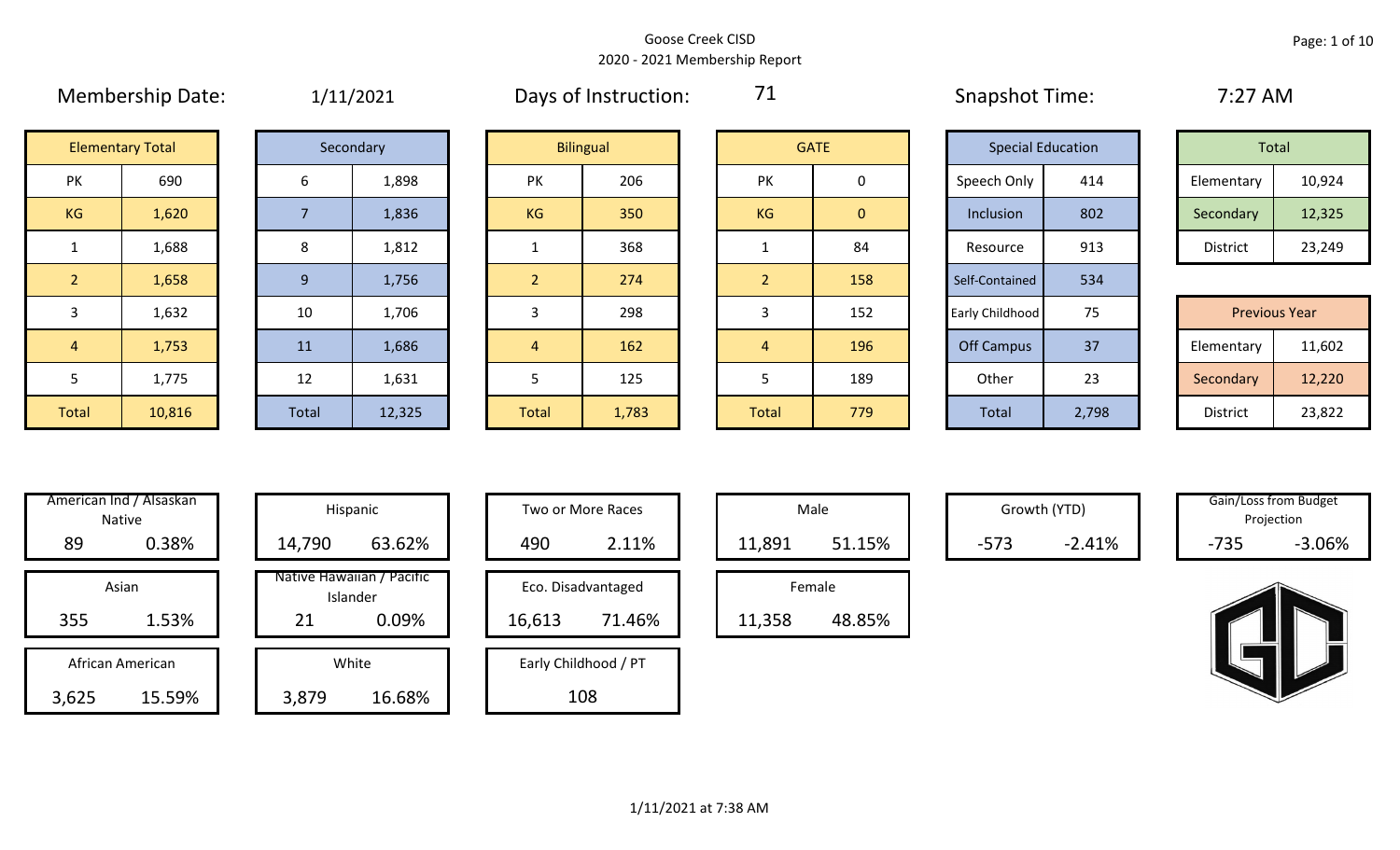| 1/11/2021<br>Date | PK                     |                | KG |                |                |                |                | $\overline{2}$ |                |                | 3              |                |     | 4              |                |                         | 5              |                |              | Campus Totals | Early          | Spec.    | Total | $19 - 20$ | $20 - 21$ |            |          |
|-------------------|------------------------|----------------|----|----------------|----------------|----------------|----------------|----------------|----------------|----------------|----------------|----------------|-----|----------------|----------------|-------------------------|----------------|----------------|--------------|---------------|----------------|----------|-------|-----------|-----------|------------|----------|
|                   |                        | GenEd BilEd    |    | GenEd BilEd    |                | GenEd          | <b>BilEd</b>   | GenEd          | <b>BilEd</b>   |                | Total GenEd    | <b>BilEd</b>   |     | Total GenEd    | <b>BilEd</b>   | <b>Total</b>            | GenEd          | <b>BilEd</b>   | <b>Total</b> | GenEd         | <b>BilEd</b>   | Child    | Prog  |           |           | Projection | Capacity |
|                   | Teachers               | $\overline{2}$ | 1  | 4              | 2              | 4              | $\overline{2}$ | 4              | $\overline{2}$ | 6              | 4              | 2              | 6   |                | 2              | 6                       |                | 1              | 5.           | 26            | 12             |          |       |           |           |            |          |
| Alamo             | Students               | 29             | 14 | 68             | 26             | 80             | 23             | 78             | 27             | 105            | 95             | 20             | 115 | 86             | 19             | 105                     | 78             | 19             | 97           | 514           | 148            | 0        | 58    | 720       | 802       | 773        | 850      |
|                   | <b>Available Seats</b> | 15             | 8  | 20             | 18             | 8              | 21             | 10             | 17             | 27             | $-7$           | 24             | 17  | $\overline{2}$ | 25             | 27                      | 22             | 6              | 28           |               |                |          |       |           |           |            |          |
|                   | <b>Teachers</b>        | $\overline{2}$ |    | $\overline{3}$ | $\overline{2}$ | $\overline{3}$ | $\overline{2}$ | 3              | $\overline{2}$ | 5              | 3              | $\overline{2}$ | 5   | $\mathbf{3}$   | 2              | 5                       | $\overline{3}$ | $\overline{2}$ | 5            | 20            | 13             |          |       |           |           |            |          |
| Ashbel<br>Smith   | Students               | 29             | 22 | 51             | 21             | 62             | 30             | 68             | 24             | 92             | 67             | 29             | 96  | 74             | 25             | 99                      | 64             | 35             | 99           |               |                | $\Omega$ | 34    | 635       | 697       | 660        | 924      |
|                   | <b>Available Seats</b> | 15             | 0  | 15             | 23             | $\overline{4}$ | 14             | $-2$           | 20             | 18             | $-1$           | 15             | 14  | $-8$           | 19             | 11                      | 11             | 15             | 26           | 415           | 186            |          |       |           |           |            |          |
|                   | Teachers               | 1              | 1  | 4              | 2              | 4              | $\overline{2}$ | 4              | $\overline{2}$ | 6              | 4              | $\overline{2}$ | 6   | 5              | $\overline{2}$ | $\overline{\mathbf{z}}$ | 4              | 1              | 5            | 26            | 12             |          |       |           |           |            |          |
| Austin            | Students               | 24             | 11 | 69             | 35             | 80             | 27             | 82             | 26             | 108            | 70             | 34             | 104 | 100            | 35             | 135                     | 91             | 33             | 124          |               |                | 0        | 7     | 724       | 797       | 772        | 814      |
|                   | <b>Available Seats</b> | $-2$           | 11 | 19             | 9              | 8              | 17             | 6              | 18             | 24             | 18             | 10             | 28  | 10             | 9              | 19                      | 9              | $-8-$          | 1            | 516           | 201            |          |       |           |           |            |          |
|                   | <b>Teachers</b>        | $\overline{2}$ | 1  | 5              | $\overline{2}$ | 5              | $\overline{2}$ | 5              | $\mathbf{1}$   | 6              | 4              | $\overline{2}$ | 6   | 6              | 1              | $\overline{7}$          | 5              | 1              | 6            | 32            | 10             |          |       |           |           |            |          |
| <b>Banuelos</b>   | Students               | 40             | 13 | 110            | 19             | 110            | 31             | 100            | 19             | 119            | 89             | 25             | 114 | 119            | 18             | 137                     | 105            | 19             | 124          |               |                | 0        | 10    | 827       | 870       | 833        | 850      |
|                   | <b>Available Seats</b> | $\overline{4}$ | 9  | $\mathbf 0$    | 25             | $\mathbf 0$    | 13             | 10             | $\mathbf{3}$   | 13             | $-1$           | 19             | 18  | 13             | $\overline{4}$ | 17                      | 20             | 6              | 26           | 673           | 144            |          |       |           |           |            |          |
|                   | Teachers               | $\overline{2}$ | 1  | 5              | $\mathbf{1}$   | 5              | $\mathbf{1}$   | 4              | $\mathbf{1}$   | 5              | 5              | $\overline{2}$ | 7   | 5              | $\overline{2}$ | $\overline{\mathbf{z}}$ | 5              | $\mathbf{1}$   | 6            | 31            | 9              |          |       |           |           |            |          |
| Bowie             | Students               | 29             | 10 | 88             | 18             | 87             | 24             | 82             | 19             | 101            | 83             | 25             | 108 | 98             | 21             | 119                     | 113            | 6              | 119          | 580           |                | 0        | 28    | 731       | 822       | 783        | 880      |
|                   | <b>Available Seats</b> | 15             | 12 | 22             | 4              | 23             | $-2$           | 6              | 3              | 9              | 27             | 19             | 46  | 12             | 23             | 35                      | 12             | 19             | 31           |               | 123            |          |       |           |           |            |          |
|                   | Teachers               | $\overline{2}$ | 1  | 3              | $\overline{2}$ | $\overline{4}$ | $\overline{2}$ | 4              | 1              | 5              | 4              |                | 5   | 4              | 1              | 5                       | 4              | $\overline{2}$ | 6            | 25            | 10             |          |       |           |           |            |          |
| Carver            | Students               | 29             | 8  | 59             | 36             | 69             | 44             | 71             | 25             | 96             | 78             | 24             | 102 | 69             | 23             | 92                      | 79             | 28             | 107          | 454           |                | 0        | 17    | 659       | 733       | 723        | 836      |
|                   | <b>Available Seats</b> | 15             | 14 | $\overline{7}$ | 8              | 19             | $\mathbf{0}$   | 17             | $-3$           | 14             | 10             | $-2$           | 8   | 19             | $-1$           | 18                      | 21             | 22             | 43           |               | 188            |          |       |           |           |            |          |
|                   | Teachers               | $\overline{2}$ | 1  | 5              | $\mathbf 0$    | 6              | 0              | 6              | 0              | 6              | 5.             | 0              | 5   | 6              | 0              | 6                       | 6              | $\mathbf 0$    | 6            | 36            | 1              |          |       |           |           |            |          |
| Clark             | Students               | 29             | 10 | 103            | 0              | 115            | $\mathbf{0}$   | 111            | 0              | 111            | 90             | 0              | 90  | 125            | 0              | 125                     | 135            | 0              | 135          | 708           |                | 3        | 28    | 749       | 729       | 708        | 850      |
|                   | <b>Available Seats</b> | 15             | 12 | $\overline{7}$ | 0              | 17             | 0              | 21             | $\mathbf 0$    | 21             | 20             | 0              | 20  | $\overline{7}$ | 0              | $\overline{\mathbf{z}}$ | 15             | $\mathbf 0$    | 15           |               | 10             |          |       |           |           |            |          |
|                   | Teachers               | $\mathbf{1}$   | 1  | $\overline{4}$ | $\overline{2}$ | 3              | $\overline{2}$ | 5              | $\overline{2}$ | $\overline{7}$ | 4              |                | 5   | $\overline{4}$ | $\mathbf{1}$   | 5                       | 4              | 1              | 5            | 25            | 10             |          |       |           |           |            |          |
| Crockett          | Students               | 20             | 17 | 87             | 33             | 66             | 24             | 88             | 27             | 115            | 81             | 12             | 93  | 76             | 21             | 97                      | 100            | 21             | 121          | 518           |                | 0        | 9     | 682       | 705       | 695        | 638      |
|                   | <b>Available Seats</b> | $\overline{2}$ | 5  | $\mathbf{1}$   | 11             | $\mathbf{0}$   | 20             | 22             | 17             | 39             | $\overline{7}$ | 10             | 17  | 12             | -1             | 13                      | $\mathbf 0$    | $\overline{4}$ | 4            |               | 155            |          |       |           |           |            |          |
|                   | Teachers               | $\overline{2}$ | 1  | 4              | 1              | 4              | $\mathbf{1}$   | 4              | $\mathbf{1}$   | 5.             | 4              | 1              | 5   | 5              | $\mathbf{1}$   | 6                       | 4              | $\mathbf{1}$   | 5.           | 27            | $\overline{7}$ |          |       |           |           |            |          |
| <b>DeZavala</b>   | Students               | 45             | 11 | 84             | 13             | 80             | 17             | 80             | 11             | 91             | 82             | 20             | 102 | 94             | 16             | 110                     | 92             | 13             | 105          | 557           |                | 0        | 3     | 661       | 669       | 670        | 924      |
|                   | <b>Available Seats</b> | $-1$           | 11 | 4              | 9              | 8              | 5              | 8              | 11             | 19             | 6              | 2              | 8   | 16             | 6              | 22                      |                | 12             | 20           |               | 101            |          |       |           |           |            |          |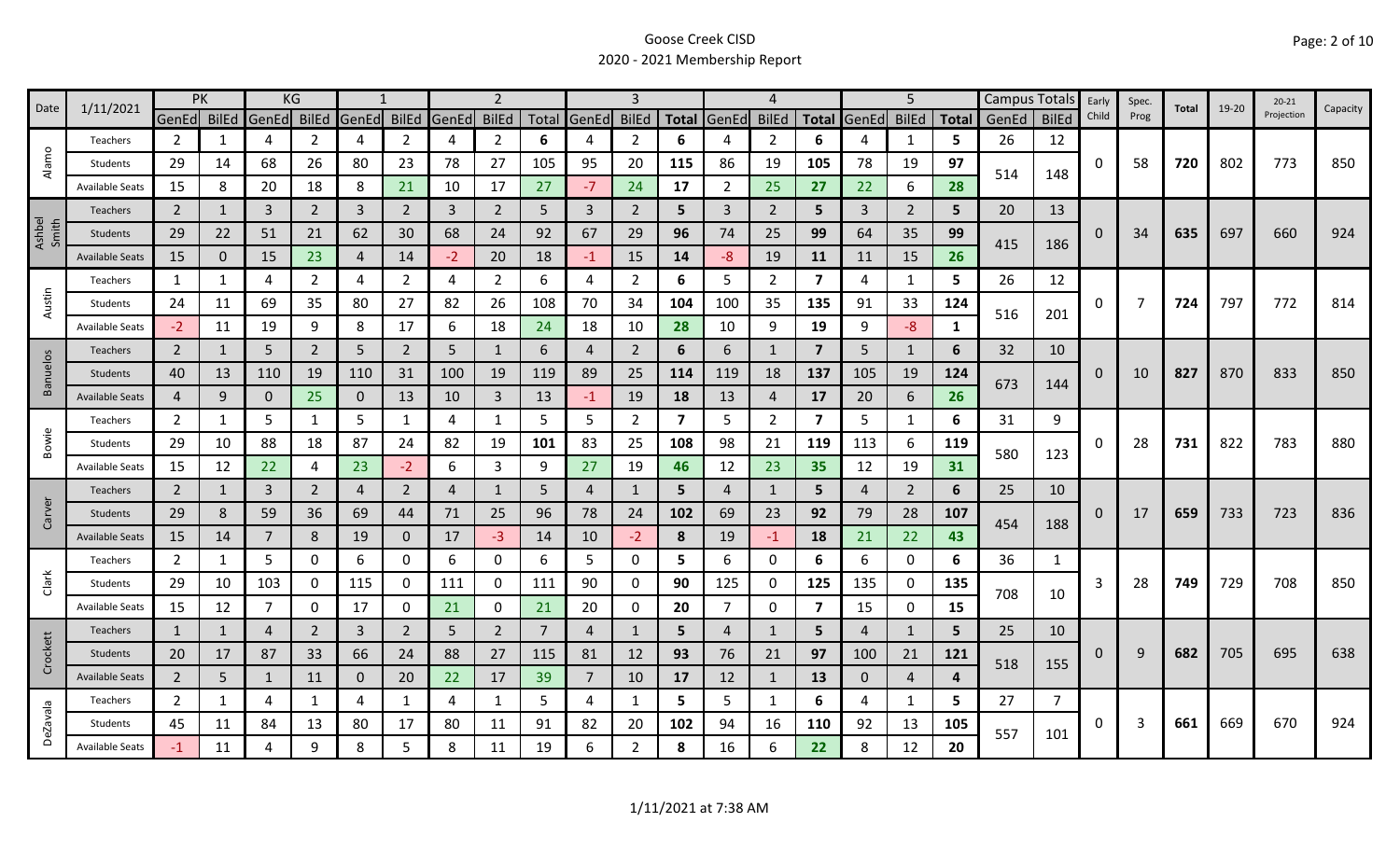| Date               |                        | PK             |                |                         | ΚG             |                |                |             |                |      |             | 3              |      |                | 4            |                         |                   | 5              |              | <b>Campus Totals</b> |                | Early | Spec. | Total         | 19-20 | $20 - 21$  | Capacity |
|--------------------|------------------------|----------------|----------------|-------------------------|----------------|----------------|----------------|-------------|----------------|------|-------------|----------------|------|----------------|--------------|-------------------------|-------------------|----------------|--------------|----------------------|----------------|-------|-------|---------------|-------|------------|----------|
|                    | 1/11/2021              |                |                | GenEd BilEd GenEd BilEd |                | <b>GenEd</b>   |                | BilEd GenEd | <b>BilEd</b>   |      | Total GenEd | <b>BilEd</b>   |      | Total GenEd    | <b>BilEd</b> |                         | Total GenEd BilEd |                | <b>Total</b> | GenEd                | <b>BilEd</b>   | Child | Prog  |               |       | Projection |          |
|                    | <b>Teachers</b>        | $\overline{2}$ |                | 4                       | 2              | $\overline{4}$ | 2              | 4           | 2              | 6    | 3           | 2              | 5    |                | 2            | 6                       | 4                 | 1              | 5            | 25                   | 12             |       |       |               |       |            |          |
| larlem             | <b>Students</b>        | 35             | 14             | 76                      | 39             | 76             | 45             | 75          | 23             | 98   | 57          | 16             | 73   | 86             | 24           | <b>110</b>              | 81                | 22             | 103          | 486                  | 183            | 1     | 34    | 704           | 705   | 707        | 814      |
| Ĩ                  | <b>Available Seats</b> | 9              | 8              | 12                      | 5.             | 12             | $-1$           | 13          | 21             | 34   | 9           | 28             | 37   | $\overline{2}$ | 20           | 22                      | 19                | 3              | 22           |                      |                |       |       |               |       |            |          |
| ш                  | Teachers               |                |                |                         |                |                |                | 7           | 2              | 9    | 7           | 2              | 9    |                | 2            | 9                       | 7                 | 2              | 9            | 28                   | 8              |       |       |               |       |            |          |
| Highlands          | Students               |                |                |                         |                |                |                | 140         | 39             | 179  | 143         | 42             | 185  | 152            | 39           | 191                     | 158               | 37             | 195          | 593                  | 157            | 0     | 10    | 760           | 812   | 756        | 814      |
|                    | <b>Available Seats</b> |                |                |                         |                |                |                | 14          | 5              | 19   | 11          |                | 13   |                | 5            |                         | 17                | 13             | 30           |                      |                |       |       |               |       |            |          |
|                    | <b>Teachers</b>        | $\overline{4}$ | $\overline{2}$ | 8                       | $\overline{2}$ | $\overline{7}$ | $\overline{2}$ |             |                |      |             |                |      |                |              |                         |                   |                |              | 19                   | 6              |       |       |               |       |            |          |
| Hopper             | Students               | 55             | 21             | 150                     | 35             | 137            | 33             |             |                |      |             |                |      |                |              |                         |                   |                |              |                      |                |       | q     | 441           | 490   | 467        | 462      |
|                    | <b>Available Seats</b> | 33             | 23             | 26                      | 9              | 17             | 11             |             |                |      |             |                |      |                |              |                         |                   |                |              | 342                  | 89             |       |       |               |       |            |          |
|                    | Teachers               | $\overline{2}$ |                | 4                       | 2              | 4              | $\overline{2}$ | 4           | $\overline{2}$ | 6    | 3           | 2              | 5    | 3              | 2            | 5                       | 3                 | $\overline{2}$ | 5            | 23                   | 13             |       |       |               |       |            |          |
| Lamar              | Students               | 27             | 18             | 53                      | 24             | 80             | 32             | 77          | 24             | 101  | 69          | 27             | 96   | 59             | 30           | 89                      | 76                | 16             | 92           |                      |                | 0     | 17    | 629           | 669   | 676        | 858      |
|                    | Available Seats        | 17             |                | 35                      | 20             | 8              | 12             | 11          | 20             | 31   | $-3$        | 17             | 14   |                | 14           | 21                      | $-1$              | 34             | 33           | 441                  | 171            |       |       |               |       |            |          |
| cinto              | Teachers               | $\mathbf{1}$   |                | 2                       | 1              | 2              | 1              | 2           | 1              | 3    | 2           | 2              | 4    | 2              | 2            | 4                       | 2                 | 1              | 3            | 13                   | 9              |       |       |               |       |            |          |
|                    | Students               | 21             | 13             | 39                      | 14             | 39             | 21             | 40          | 15             | 55   | 46          | 21             | 67   | 35             | 28           | 63                      | 44                | 17             | 61           |                      |                | 0     |       | 393           | 432   | 417        | 528      |
| San                | <b>Available Seats</b> | $\mathbf{1}$   | 9              | 5                       | 8              | 5              | 1              | 4           | $\overline{7}$ | 11   | $-2$        | 23             | 21   | 9              | 16           | 25                      | 6                 | 8              | 14           | 264                  | 129            |       |       |               |       |            |          |
|                    | Teachers               | 2.0            |                | 5                       | 1              | 6              | 1              | 5           | $\overline{2}$ | 7    | 5           | $\overline{2}$ | 7    | 5.             | 1            | 6                       | 5                 | $\mathbf{1}$   | 6            | 33                   | 9              |       |       |               |       |            |          |
| Travis             | Students               | 48             | 11             | 109                     | 14             | 114            | 17             | 118         | 22             | 140  | 113         | 25             | 138  | 105            | 24           | 129                     | 115               | 13             | 128          |                      |                | 0     | 24    | 872           | 882   | 854        | 880      |
|                    | <b>Available Seats</b> | $-4$           | 11             |                         | 8              | 18             | 5              | -8          | 22             | 14   | $-3$        | 19             | 16   | 5.             | $-2$         | $\overline{\mathbf{3}}$ | 10                | 12             | 22           | 722                  | 126            |       |       |               |       |            |          |
|                    | Teachers               | $\overline{2}$ |                | 5                       | 1              | 4              | $\mathbf{1}$   | 5           | $\mathbf{1}$   | 6    | 5           |                | 6    | 5.             | $\mathbf{1}$ | 6                       | 5                 | $\mathbf{1}$   | 6            | 31                   | $\overline{7}$ |       |       |               |       |            |          |
| Victoria<br>Walker | <b>Students</b>        | 23             | 13             | 100                     | 16             | 81             | 17             | 87          | 20             | 107  | 87          | 20             | 107  | 93             | 10           | 103                     | 101               | 19             | 120          | 572                  |                | 24    | 20    | 731           | 788   | 750        | 924      |
|                    | <b>Available Seats</b> | 21             | 9              | 10                      | 6              | 7              | 5              | 23          | $\overline{2}$ | 25   | 23          | 2              | 25   | 17             | 12           | 29                      | 24                | 6              | 30           |                      | 115            |       |       |               |       |            |          |
|                    | Teachers               | 29             | 16             | 65                      | 23             | 65             | 23             | 66          | 22             | 88   | 62          | 24             | 86   | 68             | 22           | 90                      | 65                | 18             | 83           | 420                  | 148            | 29    | 308   |               |       | 11,244     | 12,846   |
| Total              | Students               | 483            | 206            | 1246                    | 343            | 1276           | 385            | 1297        | 321            | 1618 | 1250        | 340            | 1590 | 1371           | 333          | 1704                    | 1432              | 298            | 1730         | 8,355                | 2226           |       |       | 10,918 11,602 |       |            |          |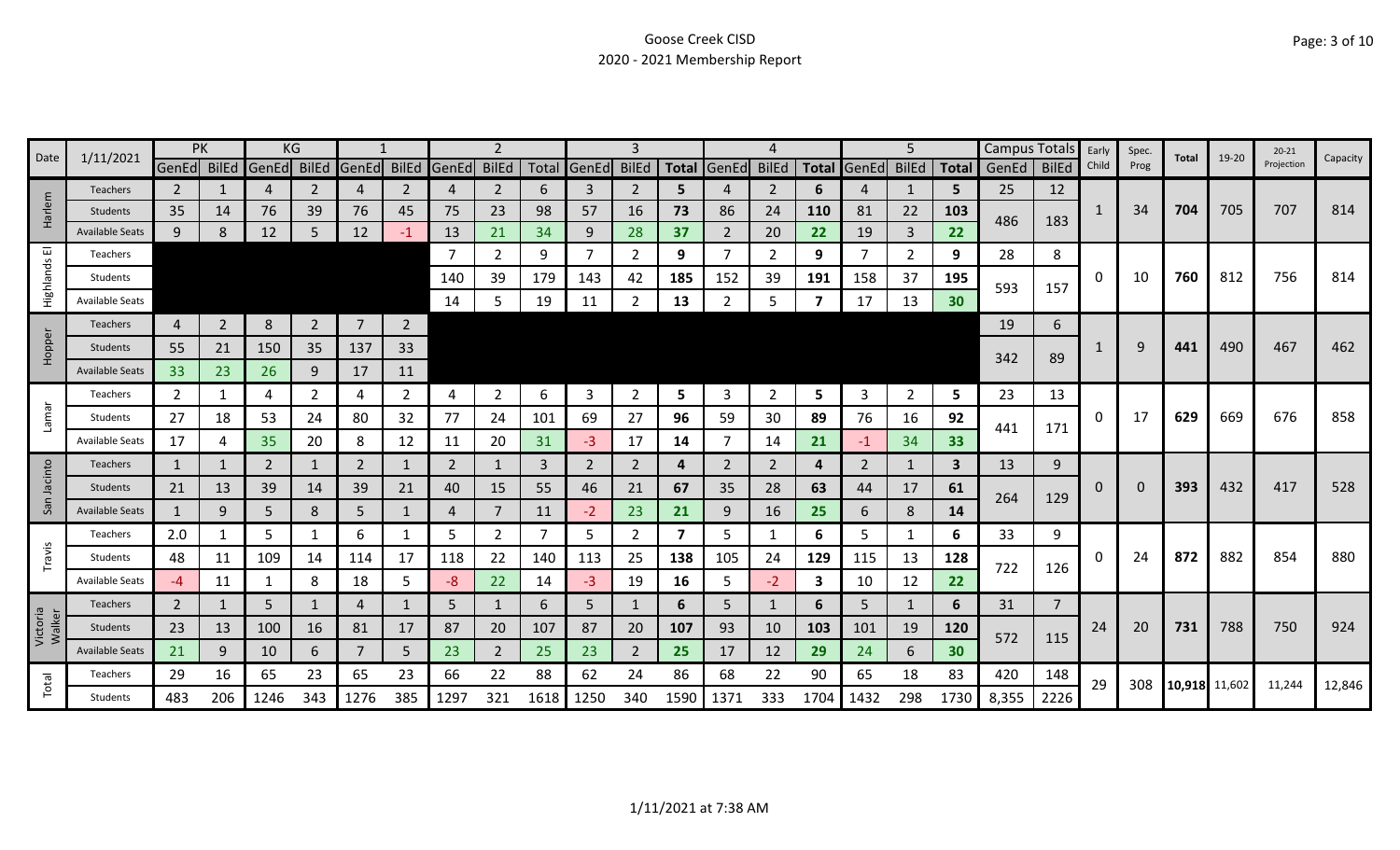| Page: 4 of 10 |  |
|---------------|--|
|---------------|--|

| <b>Campus</b> | $6\phantom{1}$ | $\overline{\mathbf{z}}$ | 8            | 9              | 10             | 11              | 12             |                   |      | <b>Campus Totals</b> |                                       |                 |
|---------------|----------------|-------------------------|--------------|----------------|----------------|-----------------|----------------|-------------------|------|----------------------|---------------------------------------|-----------------|
|               |                |                         |              |                |                |                 |                | <b>Enrollment</b> |      |                      | Core Ratio   19-20   20-21 Projection | <b>Capacity</b> |
| <b>BJS</b>    | 350            | 354                     | 319          |                |                |                 |                | 1,023             | 22.7 | 989                  | 1,023                                 | 958             |
| CBJ           | 352            | 340                     | 370          |                |                |                 |                | 1,062             | 22.6 | 1,067                | 1,076                                 | 1,198           |
| GJS           | 419            | 386                     | 383          |                |                |                 |                | 1,188             | 25.3 | 1,138                | 1,149                                 | 1,164           |
| HMJ           | 333            | 342                     | 319          |                |                |                 |                | 994               | 19.9 | 1,012                | 1,041                                 | 1,176           |
| <b>HJS</b>    | 444            | 412                     | 416          |                |                |                 |                | 1,272             | 24.0 | 1,221                | 1,267                                 | 1,272           |
| REL           |                |                         |              | 490            | 456            | 450             | 374            | 1,770             | 24.6 | 1,780                | 1,842                                 | 1,968           |
| <b>RSS</b>    |                |                         |              | 501            | 515            | 512             | 464            | 1,992             | 23.3 | 2,116                | 2,124                                 | 2,554           |
| GCM           |                |                         |              | 535            | 528            | 550             | 509            | 2,122             | 26.9 | 2,094                | 2,167                                 | 2,536           |
| PHC           | $\mathbf 0$    | $\mathsf{O}\xspace$     | $\mathbf 0$  | $\mathbf 0$    | $\overline{5}$ | 14              | 133            | 152               | 8.9  | 122                  | 35                                    |                 |
| Impact        |                |                         |              | 115            | 100            | 94              | 95             | 404               | 23.8 | 403                  | 400                                   |                 |
| Point         | $\mathbf 0$    | $\overline{2}$          | $\mathbf{3}$ | $\overline{4}$ | 9              | $6\phantom{1}6$ | 5 <sub>1</sub> | 29                | 2.5  | 50                   | 40                                    |                 |
| <b>SCTHS</b>  |                |                         |              | 110            | 92             | 59              | 51             | 312               | 21.5 | 228                  | 228                                   |                 |
| Total         | 1,898          | 1,836                   | 1,810        | 1,755          | 1,705          | 1,685           | 1,631          | 12,320            |      | 12,220               | 12,392                                |                 |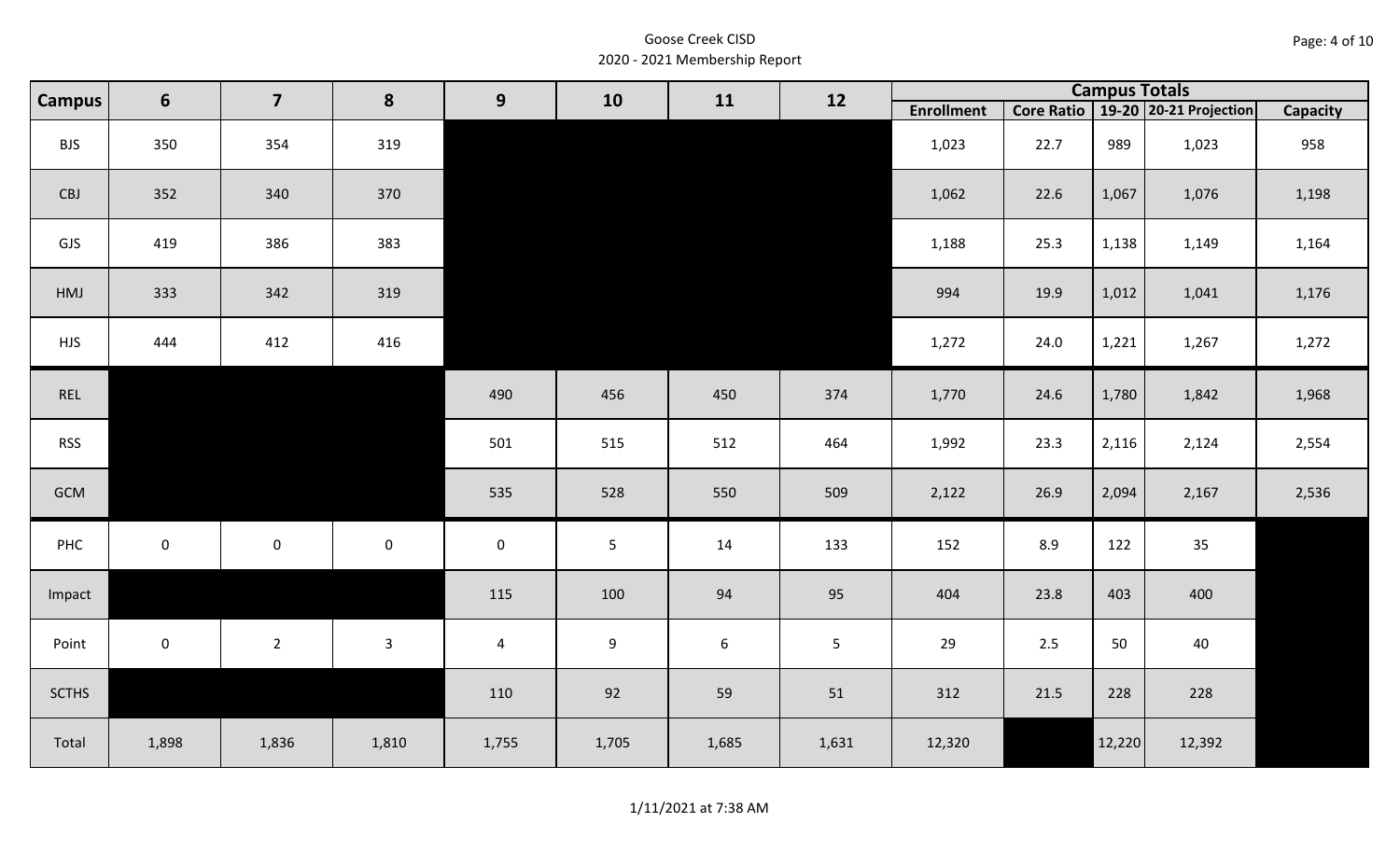|                     | Total           | No Code             | Speech Only         | Mainstream   | Self-Cont<br>50-60% | Self-Cont<br>$>60\%$ | <b>EC SpEd Program</b>  | Homebound    |  |
|---------------------|-----------------|---------------------|---------------------|--------------|---------------------|----------------------|-------------------------|--------------|--|
| Alamo               | $\mathbf 0$     | $\mathbf 0$         | $\mathbf 0$         | $\pmb{0}$    | $\pmb{0}$           | $\pmb{0}$            | $\mathsf{O}\xspace$     | $\pmb{0}$    |  |
| Ashbel Smith        | 13              | $\mathbf 0$         | $\mathbf 0$         | $\pmb{0}$    | $\pmb{0}$           | $\overline{2}$       | 11                      | $\mathbf 0$  |  |
| Austin              | $\mathbf 0$     | $\mathbf 0$         | $\mathbf{0}$        | $\pmb{0}$    | $\pmb{0}$           | $\pmb{0}$            | $\pmb{0}$               | $\mathbf 0$  |  |
| Banuelos            | $5\phantom{.0}$ | $\mathbf{1}$        | $\mathsf 0$         | $\pmb{0}$    | $\mathsf 0$         | $\mathbf{1}$         | $\overline{3}$          | $\mathbf 0$  |  |
| Bowie               | 11              | $\mathbf{1}$        | $\mathbf 0$         | $\pmb{0}$    | $\pmb{0}$           | $\mathbf{1}$         | $\boldsymbol{9}$        | $\mathbf 0$  |  |
| Carver              | $\mathbf 0$     | $\mathbf 0$         | $\mathsf{O}\xspace$ | $\pmb{0}$    | $\pmb{0}$           | $\mathbf 0$          | $\mathbf 0$             | $\mathbf 0$  |  |
| Clark               | $\,$ 8 $\,$     | $\overline{0}$      | $\mathbf 0$         | $\pmb{0}$    | $\pmb{0}$           | $\pmb{0}$            | $\sqrt{5}$              | $\mathbf{3}$ |  |
| Crockett            | $5\phantom{.0}$ | $\mathbf{1}$        | $\mathsf{O}\xspace$ | $\pmb{0}$    | $\pmb{0}$           | $\pmb{0}$            | $\overline{\mathbf{4}}$ | $\mathbf 0$  |  |
| DeZavala            | $\mathbf 0$     | $\mathbf 0$         | $\mathbf 0$         | $\pmb{0}$    | $\pmb{0}$           | $\pmb{0}$            | $\pmb{0}$               | $\mathbf 0$  |  |
| Harlem              | 19              | $\mathbf{1}$        | $\pmb{0}$           | $\pmb{0}$    | $\pmb{0}$           | $\pmb{0}$            | $17\,$                  | $\mathbf{1}$ |  |
| <b>Highlands El</b> | $\mathbf 0$     | $\mathbf 0$         | $\mathbf 0$         | $\pmb{0}$    | $\pmb{0}$           | $\pmb{0}$            | $\pmb{0}$               | $\mathbf 0$  |  |
| Hopper              | $\overline{7}$  | $\mathbf 0$         | $\mathsf{O}\xspace$ | $\mathbf{1}$ | $\pmb{0}$           | $\mathbf{1}$         | 5                       | $\mathbf 0$  |  |
| Lamar               | $\mathbf 0$     | $\mathbf 0$         | $\mathbf 0$         | $\pmb{0}$    | $\pmb{0}$           | $\pmb{0}$            | $\pmb{0}$               | $\mathbf 0$  |  |
| San Jacinto         | $\mathbf 0$     | $\mathbf 0$         | $\mathbf 0$         | $\pmb{0}$    | $\pmb{0}$           | $\mathbf 0$          | $\mathbf 0$             | $\mathbf 0$  |  |
| Travis              | 16              | $2^{\circ}$         | $\overline{0}$      | $\pmb{0}$    | $\pmb{0}$           | $\pmb{0}$            | 14                      | $\mathbf 0$  |  |
| Victoria Walker     | 24              | $\mathsf{O}\xspace$ | 23                  | $\pmb{0}$    | $\pmb{0}$           | $\pmb{0}$            | $\mathbf 0$             | $\mathbf{1}$ |  |
| District            | 108             | $6\phantom{.}6$     | 23                  | $1\,$        | $\pmb{0}$           | $\mathsf S$          | 68                      | 5            |  |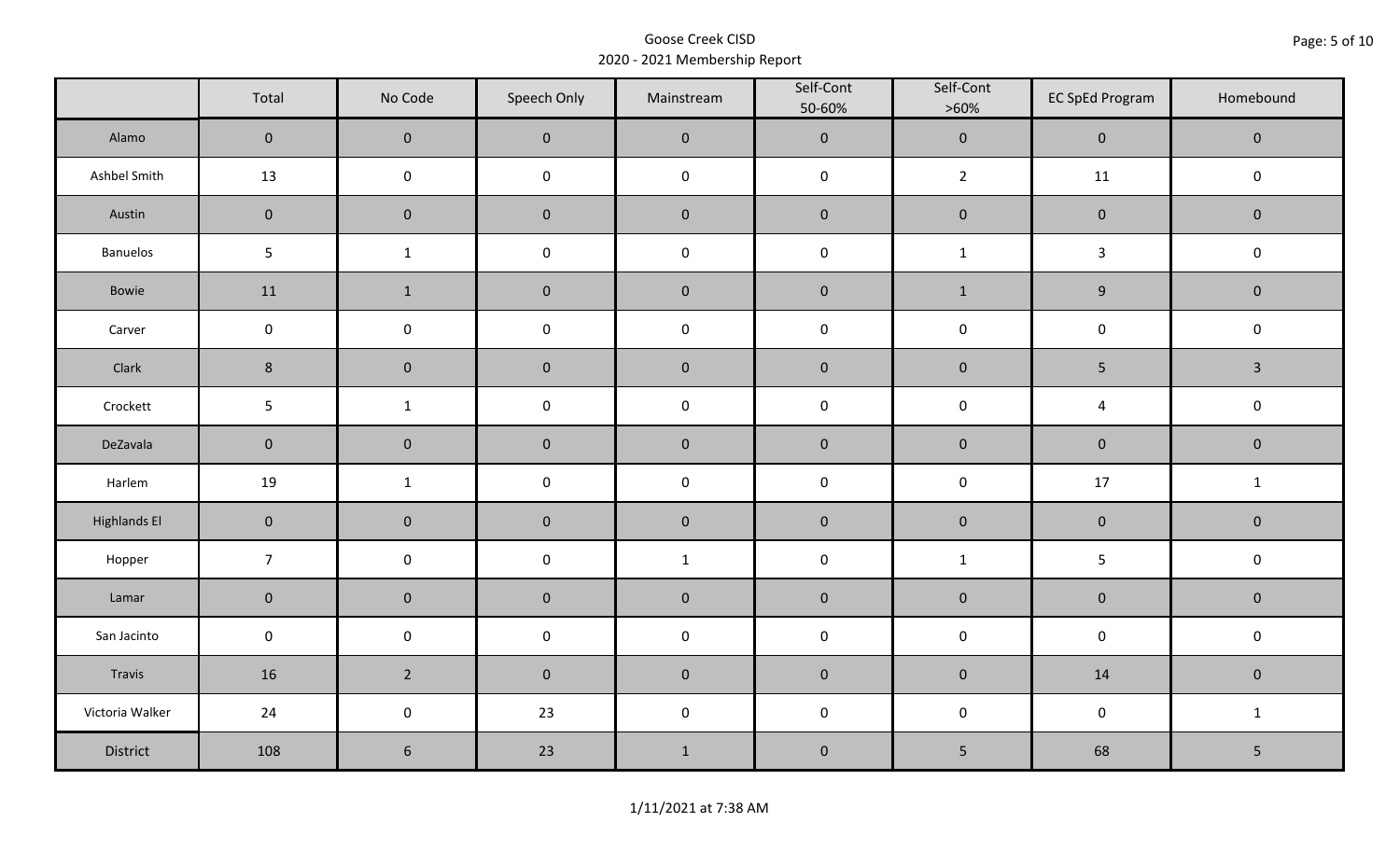| Date                                |                | PK<br>KG           |           |                |     | $\mathbf{1}$       |                    | $\overline{2}$ |                     | $\overline{3}$  |                | $\overline{4}$ |                     |                | $\overline{5}$   |                 |                | <b>Campus Totals</b> |                |                |
|-------------------------------------|----------------|--------------------|-----------|----------------|-----|--------------------|--------------------|----------------|---------------------|-----------------|----------------|----------------|---------------------|----------------|------------------|-----------------|----------------|----------------------|----------------|----------------|
|                                     |                | Bilingual Bil Gate | Bilingual | Bil Gate       |     | Bilingual Bil Gate | Bilingual Bil Gate |                | Bilingual           | <b>Bil Gate</b> | <b>NAC</b>     | Bilingual      | <b>Bil Gate</b>     | <b>NAC</b>     | <b>Bilingual</b> | <b>Bil Gate</b> | <b>NAC</b>     | Bilingual Bil Gate   |                | <b>NAC</b>     |
| Alamo                               | 14             | $\mathbf 0$        | 26        | $\mathbf 0$    | 23  | $\mathsf{O}$       | 25                 | $\overline{2}$ | 29                  | $2^{\circ}$     | 11             | 36             | $\overline{2}$      | 19             | 32               | $\mathbf{1}$    | 14             | 185                  | $\overline{7}$ | 44             |
| Ashbel<br>Smith                     | 22             | $\mathbf{0}$       | 25        | $\overline{0}$ | 28  | $\mathbf{0}$       | 23                 | $\overline{0}$ | 27                  | $\overline{0}$  | 19             | 23             | $\mathbf 0$         | 14             | 34               | $\mathbf{0}$    | 44             | 182                  | $\overline{0}$ | 0              |
| Austin                              | 11             | $\mathbf 0$        | 35        | $\mathbf 0$    | 25  | $\mathsf{O}$       | 23                 | $\mathbf 0$    | 31                  | $\mathsf{O}$    | 14             | 34             | $\mathsf{O}\xspace$ | 44             | 33               | $\overline{0}$  | $\mathbf 0$    | 192                  | $\mathbf 0$    | 0              |
| <b>Banuelos</b>                     | 13             | $\mathbf{0}$       | 20        | $\mathbf{0}$   | 31  | $\mathbf{0}$       | 19                 | $\overline{0}$ | 21                  | $\overline{0}$  | 44             | 17             | $\overline{0}$      | $\overline{0}$ | 15               | $\overline{0}$  | $\overline{0}$ | 136                  | $\overline{0}$ | $\overline{0}$ |
| Bowie                               | 10             | $\mathbf 0$        | 22        | $\mathsf{O}$   | 24  | $\mathbf 0$        | 19                 | $\mathbf 0$    | 25                  | $\mathbf 0$     | $\mathbf 0$    | 21             | $\mathbf 0$         | $\mathbf 0$    | $\overline{7}$   | $\mathbf 0$     | $\mathbf 0$    | 128                  | $\mathbf 0$    | 0              |
| Carver                              | $8\phantom{1}$ | $\mathbf{0}$       | 36        | $\mathbf 0$    | 38  | $\mathbf{0}$       | 25                 | $\overline{0}$ | 23                  | $\overline{0}$  | $\overline{0}$ | 23             | $\overline{0}$      | $\overline{0}$ | 27               | $\overline{0}$  | $\overline{0}$ | 180                  | $\overline{0}$ | $\overline{0}$ |
| Clark                               | 10             | $\mathbf 0$        | 0         | $\mathbf 0$    | 0   | $\mathbf 0$        | $\mathbf 0$        | $\mathbf 0$    | $\mathsf{O}\xspace$ | $\mathbf 0$     | $\mathbf 0$    | $\mathbf 0$    | $\mathsf{O}$        | $\mathbf 0$    | $\mathbf 0$      | $\mathbf 0$     | $\mathbf 0$    | 10                   | $\mathbf 0$    | 0              |
| Crockett                            | 17             | $\mathbf{0}$       | 33        | $\mathbf 0$    | 23  | $\mathbf{0}$       | 24                 | $\overline{0}$ | 10                  | $\overline{0}$  | $\overline{0}$ | 20             | $\overline{0}$      | $\overline{0}$ | 20               | $\overline{0}$  | $\mathbf{0}$   | 147                  | $\overline{0}$ | $\overline{0}$ |
| DeZavala                            | 11             | $\mathbf 0$        | 13        | $\mathsf{O}$   | 17  | $\mathbf 0$        | 11                 | $\mathbf 0$    | 19                  | $\mathsf{O}$    | $\mathbf 0$    | 16             | $\mathbf 0$         | $\mathbf 0$    | 13               | $\mathbf 0$     | $\mathbf 0$    | 100                  | $\mathbf 0$    | $\mathbf 0$    |
| Harlem                              | 14             | $\mathbf{0}$       | 39        | $\mathbf 0$    | 44  | $\mathbf{0}$       | 24                 | $\overline{0}$ | 14                  | $\overline{0}$  | $\overline{0}$ | 22             | $\overline{0}$      | $\overline{0}$ | 22               | $\overline{0}$  | $\overline{0}$ | 179                  | $\mathbf{0}$   | $\mathbf{0}$   |
| Highlands<br>$\mathsf{E}\mathsf{I}$ |                |                    |           |                |     |                    | 38                 | $\mathbf 0$    | 42                  | $\mathsf{O}$    | $\mathbf 0$    | 39             | $\mathbf 0$         | $\mathsf{O}$   | 36               | $\mathbf 0$     | $\mathbf 0$    | 155                  | $\mathbf 0$    | $\mathbf 0$    |
| Hopper                              | 21             | $\mathbf{0}$       | 35        | $\overline{0}$ | 33  | $\mathbf 0$        |                    |                |                     |                 |                |                |                     |                |                  |                 |                | 89                   | $\mathbf{0}$   | $\mathbf 0$    |
| Lamar                               | 18             | $\mathbf 0$        | 24        | $\mathbf 0$    | 32  | $\mathsf{O}$       | 23                 | $\mathbf 0$    | 23                  | $\mathbf 0$     | $\mathbf 0$    | 28             | $\mathbf 0$         | $\mathsf{O}$   | 16               | $\mathbf 0$     | $\mathbf 0$    | 164                  | $\mathbf 0$    | $\mathbf 0$    |
| San Jacinto                         | 13             | $\mathbf{0}$       | 14        | $\mathbf{0}$   | 20  | $\mathbf{0}$       | 15                 | $\overline{0}$ | 21                  | $\overline{0}$  | $\mathbf{0}$   | 27             | $\mathbf 0$         | $\overline{0}$ | 17               | $\overline{0}$  | $\mathbf{0}$   | 127                  | $\mathbf{0}$   | $\overline{0}$ |
| Travis                              | 11             | $\mathbf 0$        | 14        | $\mathbf 0$    | 17  | $\mathbf 0$        | 20                 | $\mathbf 0$    | 24                  | $\mathbf 0$     | $\mathbf 0$    | 23             | $\mathbf 0$         | $\mathbf 0$    | 14               | $\mathbf 0$     | $\mathbf 0$    | 123                  | $\mathbf 0$    | $\mathbf 0$    |
| Victoria<br>Walker                  | 13             | $\mathbf 0$        | 16        | $\mathbf{0}$   | 15  | $\mathbf{0}$       | 20                 | $\overline{0}$ | 20                  | $\overline{0}$  | $\mathbf 0$    | 10             | $\overline{0}$      | $\overline{0}$ | 19               | $\mathbf{0}$    | $\mathbf{0}$   | 113                  | $\mathbf 0$    | $\mathbf 0$    |
| Total                               | 206            | $\mathbf 0$        | 352       | $\mathbf 0$    | 370 | $\mathbf 0$        | 309                | $2^{\circ}$    | 329                 | $2^{\circ}$     | 88             | 339            | $2^{\circ}$         | 77             | 305              | $\mathbf{1}$    | 58             | 2210                 | $\overline{7}$ | 44             |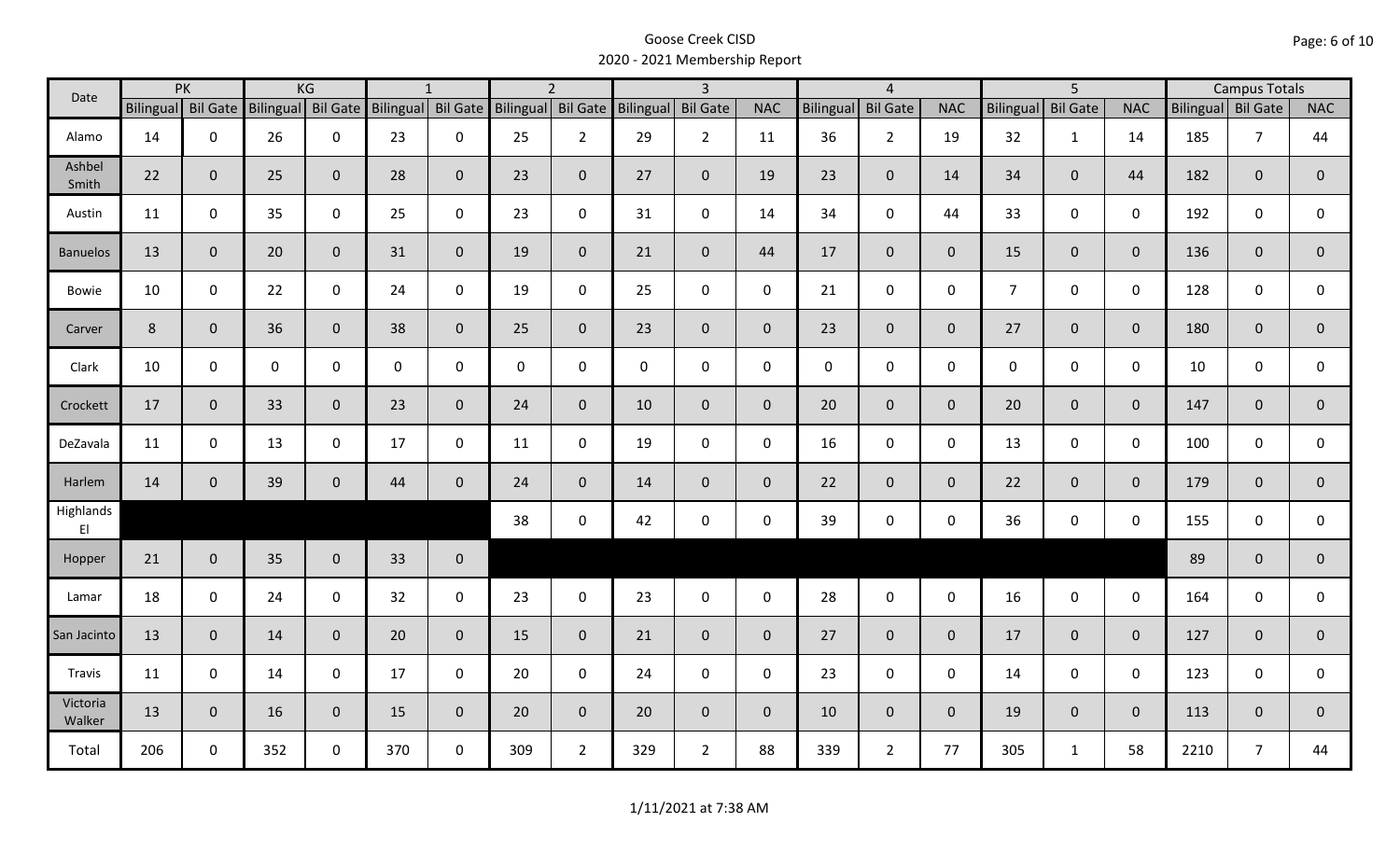| Date                |                | PK              |                     | KG              |                 | $\overline{1}$  |                | $\overline{2}$  |                | $\overline{3}$  |                | $\overline{4}$  |                 | $\overline{5}$      |                 | <b>Campus Totals</b> |
|---------------------|----------------|-----------------|---------------------|-----------------|-----------------|-----------------|----------------|-----------------|----------------|-----------------|----------------|-----------------|-----------------|---------------------|-----------------|----------------------|
|                     | <b>GATE</b>    | <b>Bil GATE</b> | <b>GATE</b>         | <b>Bil GATE</b> | <b>GATE</b>     | <b>Bil GATE</b> | <b>GATE</b>    | <b>Bil GATE</b> | <b>GATE</b>    | <b>Bil GATE</b> | <b>GATE</b>    | <b>Bil GATE</b> | <b>GATE</b>     | <b>Bil GATE</b>     | <b>GATE</b>     | <b>Bil GATE</b>      |
| Alamo               | $\mathbf{0}$   | $\mathbf 0$     | $\mathbf 0$         | $\mathbf 0$     | $2^{\circ}$     | $\mathbf 0$     | 10             | $\overline{2}$  | 9              | $2^{\circ}$     | 15             | $\overline{2}$  | 14              | $\mathbf{1}$        | 50              | $\overline{7}$       |
| <b>Ashbel Smith</b> | $\mathbf{0}$   | $\overline{0}$  | $\mathbf 0$         | $\mathbf{0}$    | $\overline{3}$  | $\overline{0}$  | 10             | $\mathbf{1}$    | 8              | $2^{\circ}$     | 6              | $\overline{2}$  | $\overline{3}$  | $\mathbf{1}$        | 30 <sup>°</sup> | $\boldsymbol{6}$     |
| Austin              | $\mathbf 0$    | $\mathbf 0$     | $\mathsf{O}\xspace$ | $\mathbf 0$     | 11              | $\overline{2}$  | 17             | $\mathbf{3}$    | 12             | $\mathbf{3}$    | 30             | 0               | 18              | $\mathbf 0$         | 88              | 8                    |
| <b>Banuelos</b>     | $\overline{0}$ | $\mathbf 0$     | $\mathbf 0$         | $\overline{0}$  | 10              | $\mathbf{1}$    | 16             | $\mathbf{0}$    | 12             | $\overline{4}$  | 19             | $\overline{0}$  | 24              | $\overline{0}$      | 81              | 5                    |
| Bowie               | $\mathbf 0$    | $\mathbf 0$     | $\mathsf{O}$        | $\mathbf 0$     | $\mathbf{3}$    | $\mathbf{1}$    | $\overline{4}$ | $\mathbf 0$     | $\mathbf{3}$   | $\mathbf 0$     | 16             | $\mathbf 0$     | 10              | $\mathbf 0$         | 36              | $\mathbf{1}$         |
| Carver              | $\overline{0}$ | $\mathbf 0$     | $\mathbf 0$         | $\mathbf{0}$    | $\overline{7}$  | $\mathbf 0$     | $2^{\circ}$    | $\mathbf 0$     | $2^{\circ}$    | $\overline{0}$  | 6              | $\mathbf 0$     | $\overline{3}$  | $\mathbf{1}$        | 20              | $\mathbf{1}$         |
| Clark               | $\mathbf 0$    | $\mathbf 0$     | $\pmb{0}$           | 0               | 5               | $\mathbf 0$     | 20             | $\mathbf 0$     | 17             | $\mathbf 0$     | 14             | $\mathbf 0$     | 17              | $\mathsf{O}\xspace$ | 73              | $\mathbf 0$          |
| Crockett            | $\overline{0}$ | $\mathbf 0$     | $\mathbf 0$         | $\overline{0}$  | 6               | $\mathbf{1}$    | 17             | $\mathbf{0}$    | 8              | $2^{\circ}$     | 10             | $\overline{0}$  | 20              | $\mathbf 0$         | 61              | $\overline{3}$       |
| DeZavala            | $\mathbf 0$    | $\mathbf 0$     | $\mathbf 0$         | $\mathbf 0$     | 5               | $\mathbf 0$     | 5              | $\mathbf 0$     | $\overline{4}$ | $\mathbf{1}$    | $\,8\,$        | $\mathbf 0$     | 10              | $\mathbf 0$         | 32              | $\mathbf{1}$         |
| Harlem              | $\overline{0}$ | $\overline{0}$  | $\mathbf 0$         | $\mathbf{0}$    | $5\phantom{.0}$ | $\mathbf 0$     | $\overline{2}$ | $\mathbf 0$     | 7 <sup>1</sup> | $\overline{2}$  | 11             | $2^{\circ}$     | 11              | $\mathbf{0}$        | 36              | $\overline{4}$       |
| Highlands El        |                |                 |                     |                 |                 |                 | 11             | $\mathbf{1}$    | 12             | $\mathbf 0$     | 18             | 0               | 14              | $\mathbf{1}$        | 55              | $\overline{2}$       |
| Hopper              | $\overline{0}$ | $\overline{0}$  | $\mathbf 0$         | $\overline{0}$  | $5\phantom{.}$  | $\mathbf 0$     |                |                 |                |                 |                |                 |                 |                     | 5               | $\pmb{0}$            |
| Lamar               | $\mathbf 0$    | $\mathbf 0$     | $\mathbf 0$         | $\mathbf 0$     | $\overline{4}$  | $\mathbf 0$     | 4              | $\mathbf{1}$    | $\mathbf{3}$   | 5 <sub>5</sub>  | 5              | $\mathbf 0$     | $5\overline{)}$ | $\mathbf 0$         | 21              | 6                    |
| San Jacinto         | $\mathbf 0$    | $\overline{0}$  | $\mathbf 0$         | $\mathbf 0$     | $\pmb{0}$       | $\mathbf{1}$    | 5              | $\mathbf 0$     | $\overline{7}$ | $\mathbf 0$     | $\overline{2}$ | $\mathbf{1}$    | $\overline{a}$  | $\mathbf 0$         | 18              | $\overline{2}$       |
| Travis              | $\mathbf 0$    | $\mathbf 0$     | $\mathsf{O}\xspace$ | $\mathbf 0$     | 6               | $\mathbf 0$     | 10             | $\overline{2}$  | 14             | $\mathbf 0$     | 14             | $\mathbf{1}$    | 16              | $\mathbf 0$         | 60              | $\mathsf{3}$         |
| Victoria<br>Walker  | $\overline{0}$ | $\overline{0}$  | $\mathbf 0$         | $\overline{0}$  | $\overline{4}$  | $\overline{2}$  | 12             | $\overline{3}$  | 13             | $\overline{0}$  | 14             | $\overline{0}$  | 16              | $\mathbf{0}$        | 59              | 5                    |
| Total               | $\mathbf 0$    | $\mathbf 0$     | $\mathbf 0$         | $\mathbf 0$     | 76              | 8               | 145            | 13              | 131            | 21              | 188            | 8               | 185             | 4                   | 725             | 54                   |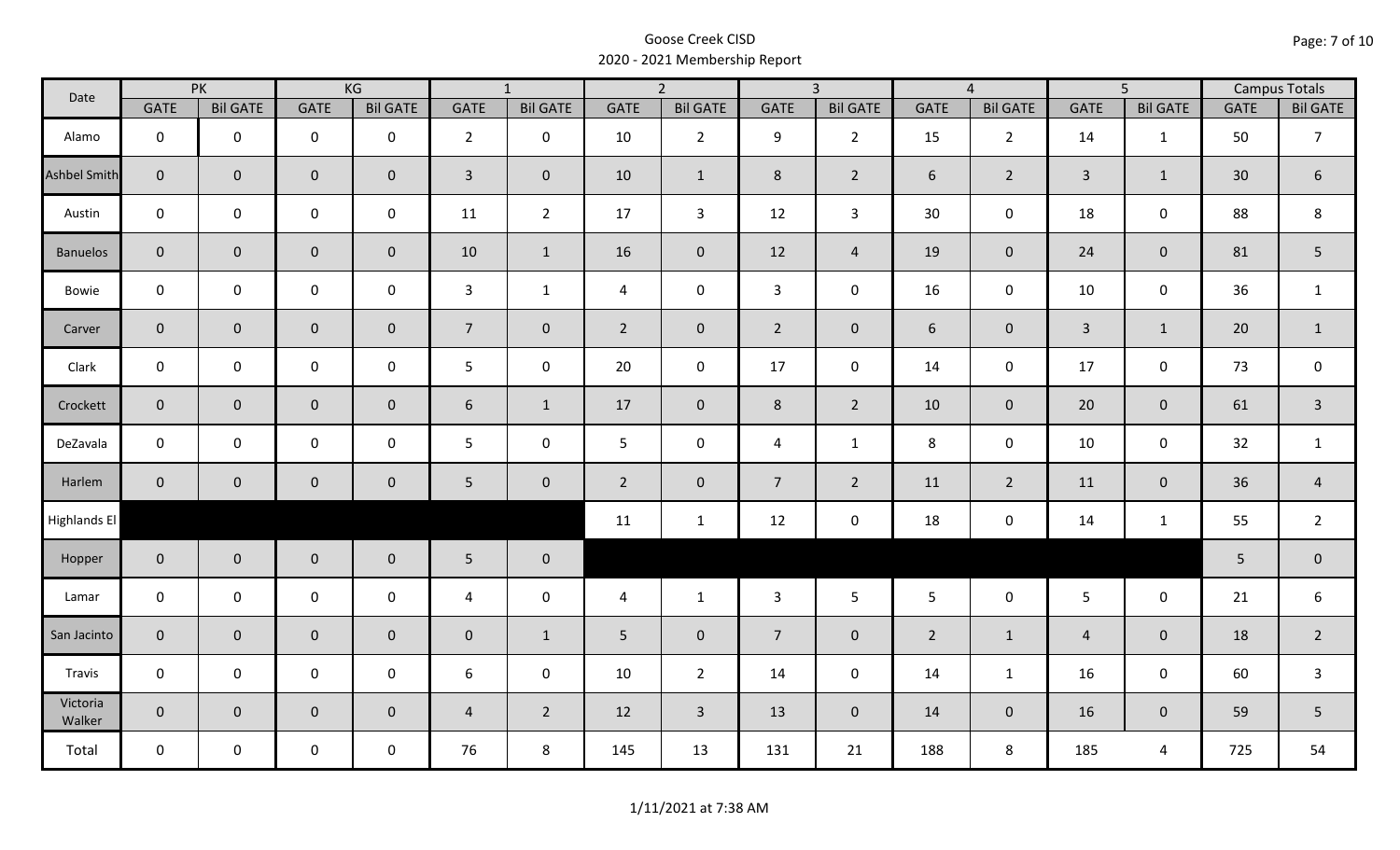|                     | Speech Only    | Inclusion      | Resource <21% | Resource<br>21-50% | Self-Cont<br>50-60% | Self-Cont<br>$>60\%$ | <b>EC SpEd Program</b> | Homebound           |
|---------------------|----------------|----------------|---------------|--------------------|---------------------|----------------------|------------------------|---------------------|
|                     | $\mathbf 0$    | 40             | 41            | 42                 | 43                  | 44                   | 45                     | $\mathbf{1}$        |
| Alamo               | $\overline{9}$ | 8              | 20            | $\mathbf{1}$       | $\overline{3}$      | 14                   | $\pmb{0}$              | $\mathbf{0}$        |
| Ashbel Smith        | 20             | $\overline{7}$ | 19            | $\,8\,$            | $\mathbf 1$         | 18                   | 16                     | 0                   |
| Austin              | 26             | 9              | 44            | $\pmb{0}$          | $\pmb{0}$           | $\overline{7}$       | $\pmb{0}$              | $\overline{0}$      |
| <b>Banuelos</b>     | 30             | $9\,$          | 30            | $\,8\,$            | $\pmb{0}$           | $\overline{7}$       | $\mathsf{3}$           | 0                   |
| Bowie               | 19             | 12             | 35            | $\,$ 8 $\,$        | $\pmb{0}$           | 18                   | 10                     | $\mathbf 0$         |
| Carver              | 26             | 8              | 25            | $\overline{2}$     | $\mathbf{1}$        | 17                   | $\pmb{0}$              | $\mathbf{1}$        |
| Clark               | 35             | $\overline{3}$ | 31            | $\overline{4}$     | $\overline{2}$      | 23                   | 5                      | $\overline{3}$      |
| Crockett            | 35             | 18             | 14            | $\mathbf{1}$       | $\mathbf{1}$        | 5                    | $\overline{a}$         | 0                   |
| DeZavala            | 18             | 17             | 20            | 5                  | $\pmb{0}$           | $\overline{3}$       | $\mathbf 0$            | $\overline{0}$      |
| Harlem              | 22             | $\overline{4}$ | 43            | $\pmb{0}$          | $\pmb{0}$           | 17                   | 17                     | $\mathbf{1}$        |
| <b>Highlands El</b> | 16             | 22             | 44            | $\boldsymbol{6}$   | $\pmb{0}$           | 10                   | $\pmb{0}$              | $\overline{2}$      |
| Hopper              | 21             | 5              | 6             | $\overline{2}$     | $\mathbf{1}$        | 3                    | 6                      | 0                   |
| Lamar               | 13             | $6\,$          | 24            | $\overline{3}$     | $\mathbf 0$         | 17                   | $\pmb{0}$              | $\overline{0}$      |
| San Jacinto         | 13             | 5              | 22            | $\pmb{0}$          | $\pmb{0}$           | $\pmb{0}$            | $\pmb{0}$              | 0                   |
| Travis              | 33             | 9              | 24            | $6\,$              | $\mathbf 0$         | 10                   | 14                     | $\mathbf 0$         |
| Victoria Walker     | 53             | 9              | 13            | $\boldsymbol{6}$   | $\pmb{0}$           | 20                   | $\pmb{0}$              | $\mathbf{1}$        |
| <b>BJS</b>          | $\, 8$         | 63             | 13            | 14                 | 26                  | $1\,$                | $\pmb{0}$              | $1\,$               |
| CBJ                 | 5              | 58             | 15            | 20                 | 25                  | 28                   | $\mathbf 0$            | $\mathbf 0$         |
| GJS                 | $\overline{3}$ | 63             | 16            | 19                 | 30                  | 23                   | $\pmb{0}$              | $\mathbf{1}$        |
| HMJ                 | $\overline{3}$ | 51             | 23            | 26                 | $\mathbf 1$         | 20                   | $\pmb{0}$              | 0                   |
| <b>HJS</b>          | $\mathbf{1}$   | 46             | $\,8\,$       | 24                 | 32                  | 23                   | $\mathbf 0$            | $\overline{4}$      |
| <b>REL</b>          | $\overline{2}$ | 102            | 45            | 57                 | $\overline{4}$      | 37                   | $\pmb{0}$              | $\mathbf{1}$        |
| <b>RSS</b>          | $\overline{2}$ | 94             | 30            | 43                 | $\overline{2}$      | 51                   | $\pmb{0}$              | $\mathbf 0$         |
| GCM                 | $\pmb{0}$      | 118            | 35            | 50                 | 6                   | 27                   | $\pmb{0}$              | 3                   |
| Impact              | $\mathbf{1}$   | $\overline{7}$ | $\mathbf 0$   | $\mathbf 0$        | $\mathbf 0$         | $\mathbf 0$          | $\mathbf 0$            | $\mathbf{0}$        |
| <b>Stuart CTHS</b>  | $\mathsf 0$    | 31             | $\pmb{0}$     | $\pmb{0}$          | $\pmb{0}$           | $\pmb{0}$            | $\pmb{0}$              | 0                   |
| PHC                 | $\mathbf 0$    | 16             | $\mathbf{1}$  | $\mathbf 0$        | $\mathbf 0$         | $\mathbf 0$          | $\mathbf 0$            | $\mathbf 0$         |
| Point               | $\mathbf 0$    | $\mathbf 0$    | $\mathbf 0$   | $\pmb{0}$          | $\pmb{0}$           | $\mathbf 0$          | $\mathbf 0$            | $\mathsf{O}\xspace$ |
| Elementary          | 389            | 151            | 414           | 60                 | $9$                 | 189                  | 75                     | 8                   |
| Secondary           | 25             | 649            | 186           | 253                | 126                 | 210                  | $\mathbf 0$            | 10                  |
| <b>District</b>     | 414            | 800            | 600           | 313                | 135                 | 399                  | 75                     | 18                  |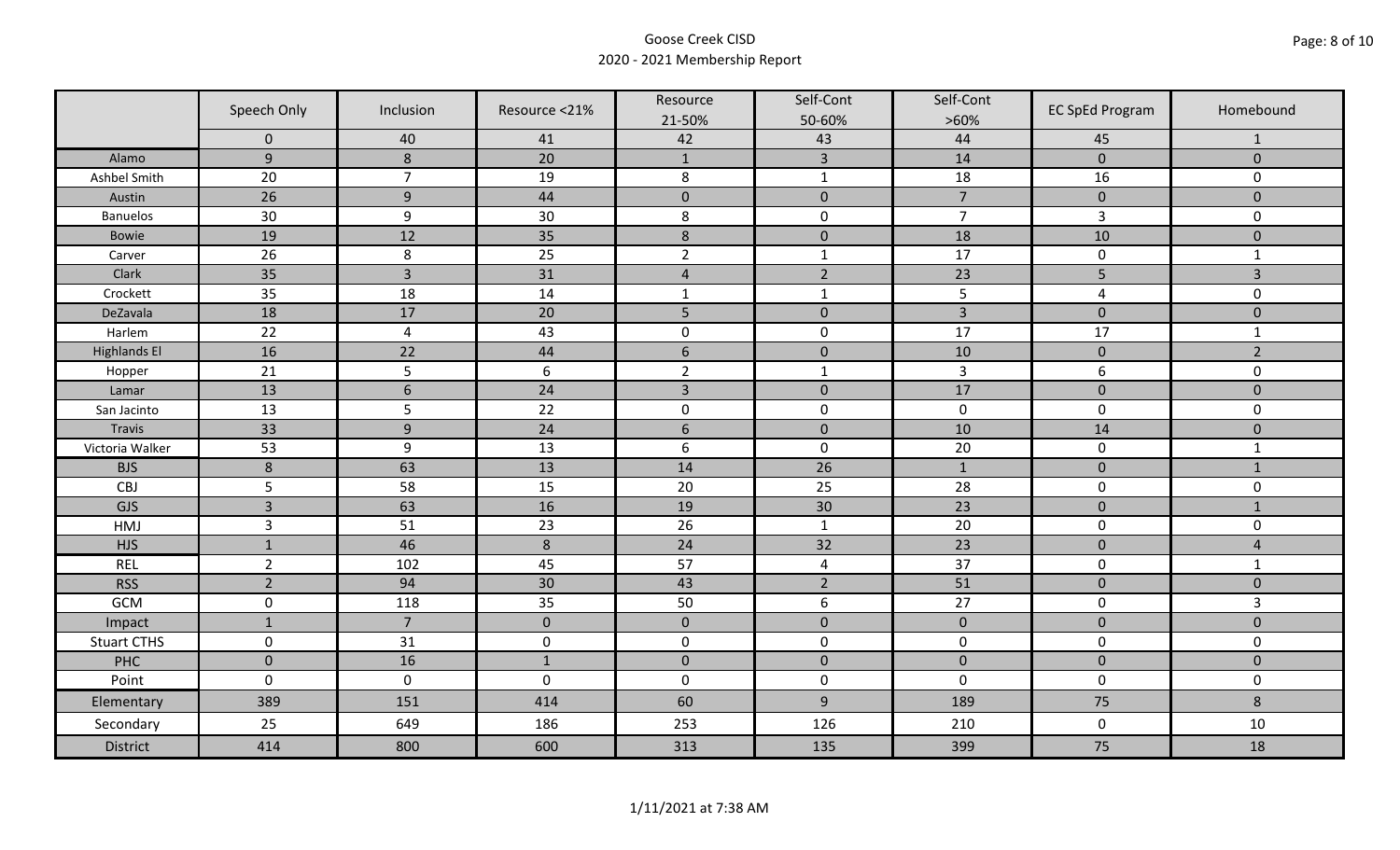|                     | At-Risk | SpEd           | GT             | LEP            | Migrant          | Econ Dis | Dyslexia         | 504  |
|---------------------|---------|----------------|----------------|----------------|------------------|----------|------------------|------|
| Alamo               | 487     | 57             | 57             | 223            | $\mathbf{1}$     | 508      | 20               | 38   |
| Ashbel Smith        | 458     | 89             | 36             | 236            | $\overline{4}$   | 537      | 21               | 21   |
| Austin              | 437     | 87             | 96             | 225            | 9                | 428      | 35               | 43   |
| <b>Banuelos</b>     | 466     | 87             | 86             | 190            | $\overline{2}$   | 540      | 28               | 41   |
| Bowie               | 445     | 104            | 37             | 156            | $6\phantom{1}$   | 553      | 24               | 34   |
| Carver              | 313     | 82             | 21             | 181            | $6\phantom{a}$   | 573      | 24               | 29   |
| Clark               | 299     | 108            | 73             | 57             | $\mathbf{1}$     | 415      | 25               | 57   |
| Crockett            | 385     | 79             | 64             | 187            | $\boldsymbol{8}$ | 495      | 28               | 38   |
| DeZavala            | 312     | 64             | 33             | 139            | $\overline{3}$   | 528      | 19               | 28   |
| Harlem              | 366     | 104            | 40             | 180            | $6\overline{6}$  | 608      | 26               | 30   |
| <b>Highlands El</b> | 309     | 100            | 57             | 182            | $\overline{3}$   | 578      | 52               | 87   |
| Hopper              | 240     | 44             | 5              | 111            | $\mathbf 0$      | 329      | $\overline{7}$   | 20   |
| Lamar               | 407     | 63             | 27             | 195            | $\overline{4}$   | 551      | 34               | 33   |
| San Jacinto         | 257     | 40             | 20             | 152            | $\mathbf 0$      | 332      | 17               | 27   |
| Travis              | 486     | 96             | 63             | 185            | $\mathbf{3}$     | 653      | 24               | 36   |
| Victoria Walker     | 352     | 102            | 64             | 179            | $\overline{3}$   | 429      | 26               | 44   |
| <b>BJS</b>          | 479     | 130            | 70             | 155            | 5                | 801      | 81               | 111  |
| CBJ                 | 530     | 154            | 105            | 158            | 5                | 728      | 70               | 117  |
| GJS                 | 531     | 157            | 131            | 131            | $6\phantom{1}$   | 782      | 92               | 133  |
| <b>HMJ</b>          | 578     | 127            | 62             | 223            | 11               | 827      | 65               | 97   |
| <b>HJS</b>          | 495     | 141            | 135            | 120            | 10               | 824      | 70               | 129  |
| <b>REL</b>          | 846     | 257            | 95             | 220            | 17               | 1360     | 118              | 179  |
| <b>RSS</b>          | 702     | 225            | 214            | 184            | 13               | 1226     | 113              | 232  |
| <b>GCM</b>          | 1049    | 244            | 201            | 192            | 17               | 1388     | 104              | 194  |
| Impact              | 90      | 8              | 73             | 5 <sup>1</sup> | $\overline{2}$   | 242      | 10               | 18   |
| <b>Stuart CTHS</b>  | 175     | 31             | 17             | 36             | $\overline{4}$   | 227      | 31               | 48   |
| PHC                 | 122     | 17             | $\overline{4}$ | 13             | $\mathbf{1}$     | 106      | $\boldsymbol{9}$ | 26   |
| Point               | 26      | $\overline{2}$ | $\mathbf{1}$   | $6\phantom{1}$ | $\mathbf{1}$     | 24       | $\mathbf{1}$     | 5    |
| Elementary          | 6019    | 1306           | 779            | 2778           | 59               | 8057     | 410              | 606  |
| Secondary           | 5623    | 1493           | 1108           | 1443           | 92               | 8535     | 764              | 1289 |
| District            | 11642   | 2799           | 1887           | 4221           | 151              | 16592    | 1174             | 1895 |